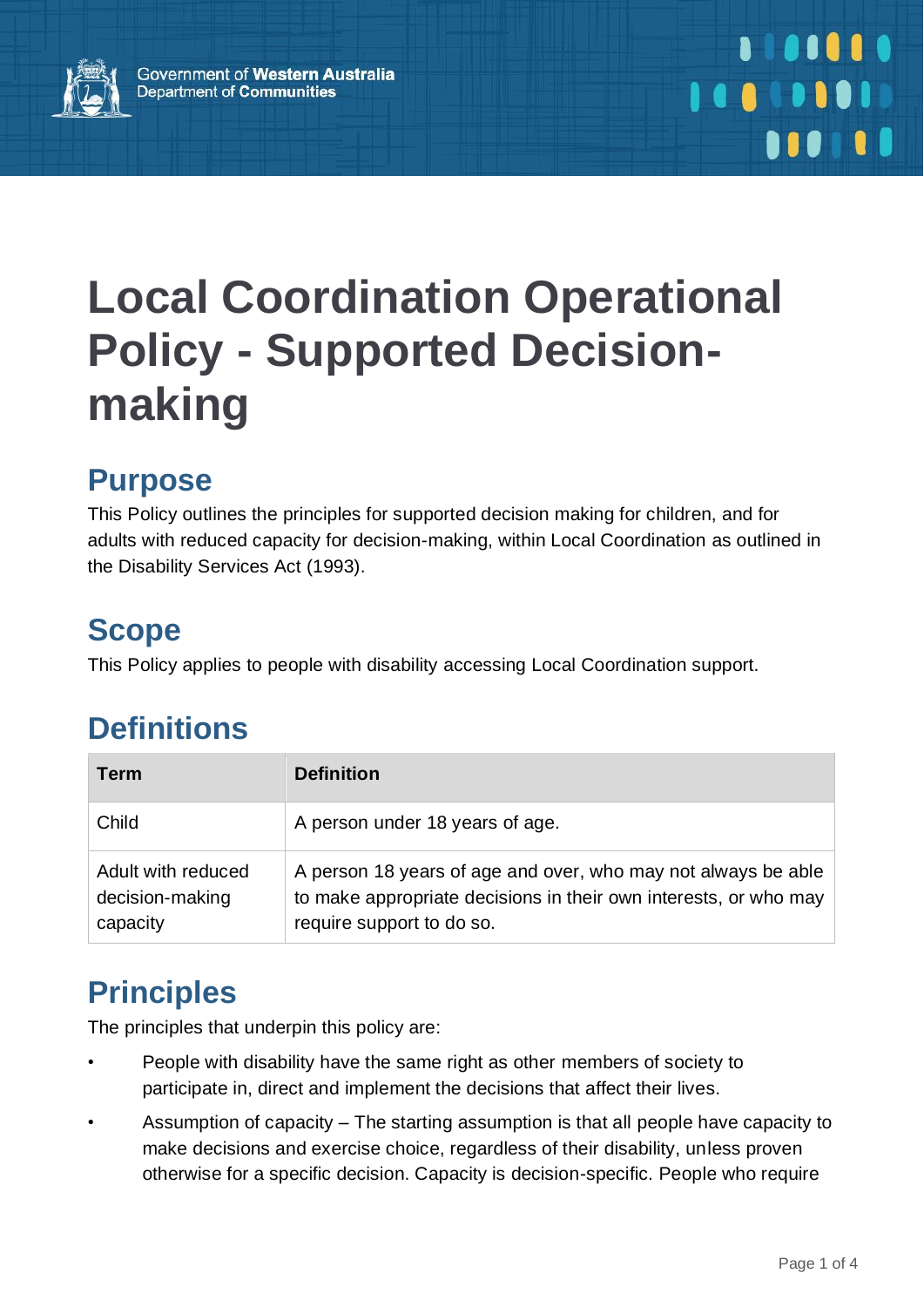support to make decisions and exercise choice should have access to the support they need.

- Decision making, choice and control are key principles of Local Coordination.
- The best interests of the person with disability accessing Local Coordination support is paramount.
- All people with disability accessing Local Coordination support will have input into their individual plan and decisions that impact on their lives and future.

### **Implementation**

People with disability accessing Local Coordination may require appropriate support to ensure that their views are taken into account and that they are involved in decisions that impact upon their life. As part of the planning process, safeguards for the person with disability are assessed and included in their individual plan, if required.

Occasionally, a person may be unable to make decisions, or may require assistance to make decisions that are in their own best interest. Children, and adults with reduced decision-making capacity, may require assistance to have their views and best interests considered when decisions are made on their behalf, as well as needing to be protected from exploitation, so that best outcomes are achieved.

#### **Adults with reduced decision-making capacity**

In most situations, the family of the person with disability will assume the decision-making role. Informal care and supports (including support from an advocate), are often preferred for a person with reduced decision-making capacity.

Occasionally, for a variety reasons, there may not be anyone available or willing to appropriately assume the informal decision-making role for adults with reduced decisionmaking capacity. For example, in some situations there may be an unresolved conflict between family members and/or primary carers about the best interests of the person. In these cases, the person with disability may require an alternative decision maker. When no informal supports are available the appointment of a formal guardian and/or administrator may be considered, in accordance with the WA Guardianship and Administration Act 1990.

The appointment of a guardian and/or administrator is made by the State Administrative Tribunal (SAT), which may decide upon an individual within the person's existing support network. If there is no one in the person's life who is suitable or willing to take on this responsibility, the SAT can appoint the Public Advocate to manage the affairs of the person with disability and act as their guardian to make certain decisions. The SAT may also appoint the Public Trustee as administrator to make decisions about the person's financial matters.

A request for a formal appointment of a guardian and/or administrator may come from the person, their family or carer, the Local Coordinator and/or other interested parties.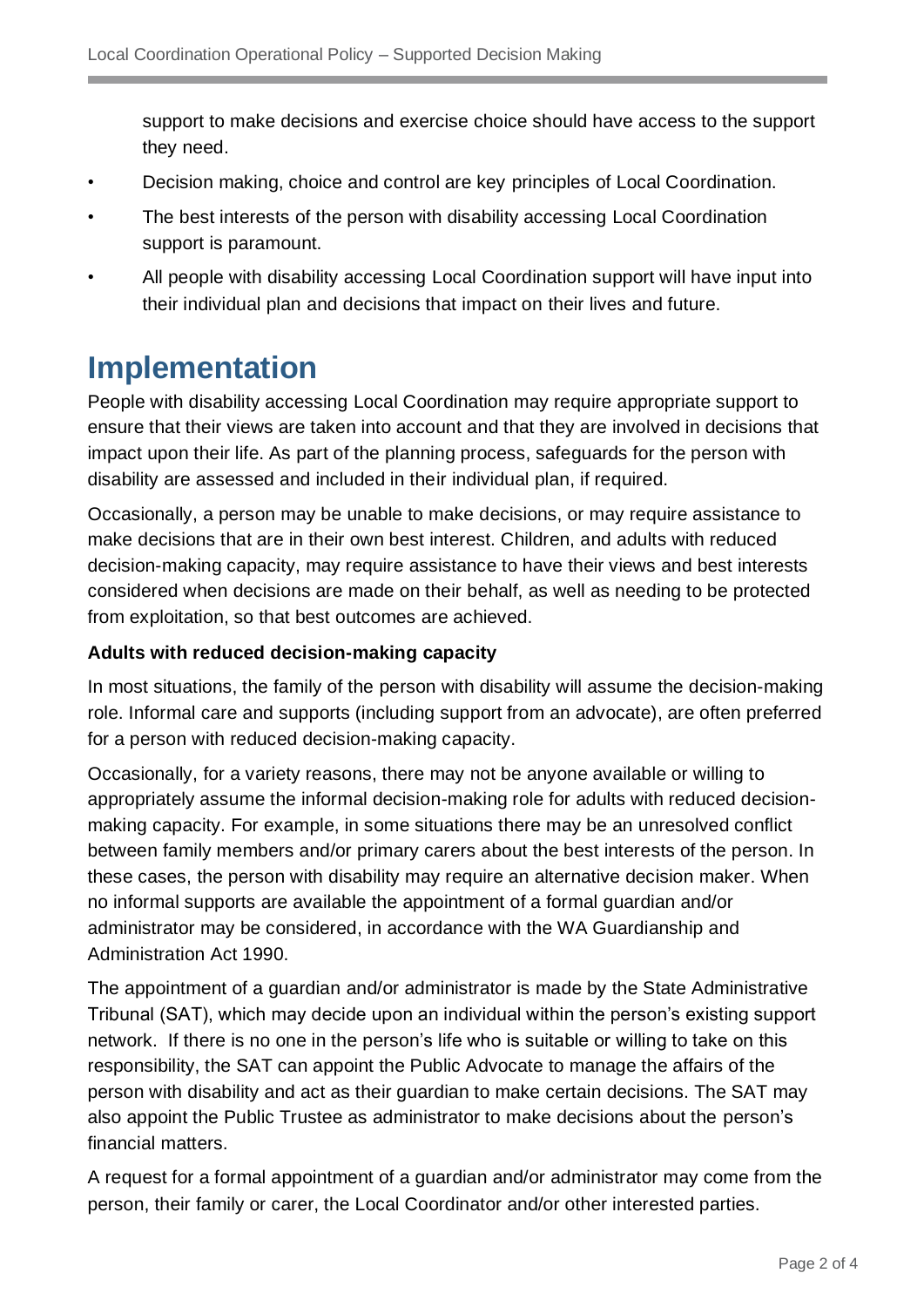The Department of Communities has a duty of care, legal obligations and responsibilities to people accessing its provided and funded services. Department of Communities can make an application for the appointment of a guardian and/or administrator on behalf of a person with disability.

#### **Children**

Parents, or people with parental responsibility, make decisions for children accessing Local Coordination.

Although those with parental responsibility have the decision-making responsibility, children should be encouraged to participate fully in planning and decisions that impact on their lives and future.

Department of Communities has agreements with several State Government agencies, including the Department of Education to support children and parents with disability. These agreements describe joint responsibilities, principles, information sharing and dispute resolution processes. In some cases a child may be in the care of the Department of Communities who has parental responsibility for the child, including decision making in Local Coordination. The Local Coordinator will work collaboratively to promote the best outcomes for children with disability in care.

#### **People at risk**

Department of Communities acknowledges that people with disability may be more vulnerable to abuse, neglect and exploitation than other members of the community. If a Local Coordinator becomes aware of allegations or is concerned that any person accessing Local Coordination is at risk of abuse, neglect or harm, they will respond promptly by following the People at Risk Policy and Guidelines.

### **Other related documents**

Disability Services Act 1993 Guardianship and Administration Act 1990 People at Risk Policy, Procedure and Operational Guidelines Local Coordination Operational Policy – Safeguarding